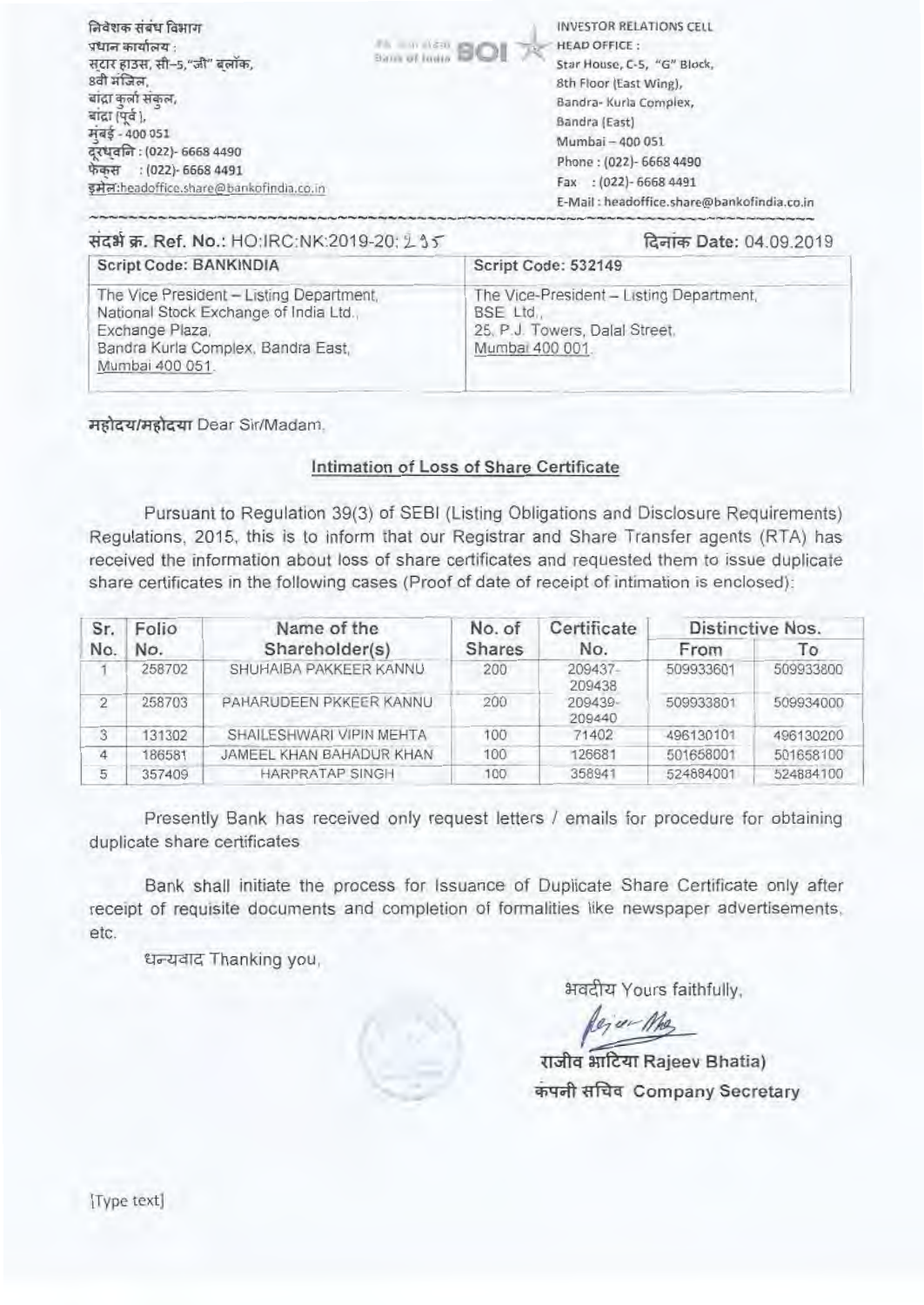×

## Duplicate Share Intimations Received On : 20190903

**X** DELETE ← REPLY ← REPLY ALL → FORWARD •••

Mark as unread



bssduplicate@bigshareonline.com **The** 03/09/201912:08

To: Rajeev 8hatia: Investor Relations Department

Cc: vijay@bigshareonline.com; jibu@bigshareontine.com; bhagwan@bigshareonline.com. Bssduplicate@Bigshareonline.Com <bssduplicate@bigshareonline.com>;

lb 1 attachment **<sup>4</sup>**

344610.pdf

Dear Sir/Ma'am,

Please be informed that in terms of the provisions of the SEBI (LODR) Regulations, 2015, the Company is required to submit information regarding loss of share certificates and issue of duplicate certificates, to the stock exchange within two days of its getting information. Further, the said intimation has to be filed only through the mode of NEAPS filing for NSE and on listing.bseindia.com for BSE and not via hard copy submission.

Accordingly, we are sharing herewith the receipt of the following request for loss of share certificate of the Company by shareholders. to enable you to comply with the said regulatory requirement within the timelines prescribed.

| Client Name                      | Cert.<br>No | Dist. No<br>From | Dist. NO.<br>To. | Folio.<br>No. | Quantity | Name                             |
|----------------------------------|-------------|------------------|------------------|---------------|----------|----------------------------------|
| <b>BANK OF INDIA -</b><br>EQUITY | 209437      | 509933601        | 509933700        | 258702        | 100      | SHUHAIBA PAKKEER<br><b>KANNU</b> |
| <b>BANK OF INDIA -</b><br>EQUITY | 209438      | 509933701        | 509933800        | 258702        | 100      | SHUHAIBA PAKKEER<br>KANNU        |

Should you have any queries in respect of the aforesaid instruction kindly evert back.

Regards.

Ł

Bigshare Services Pvt. Ltd.

CAUTION: This email originated from outside of the organization. Do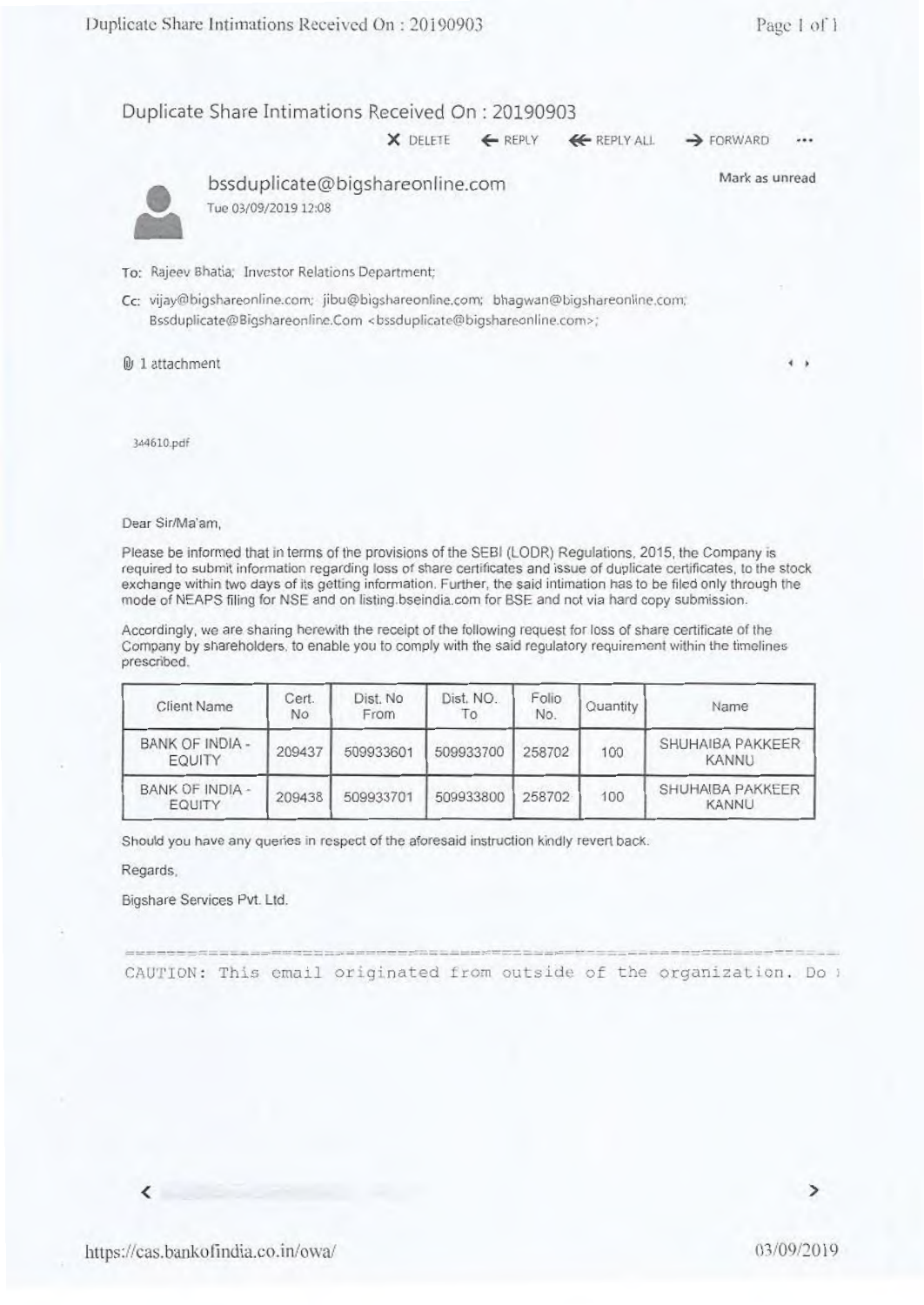b.

Duplicate Share Intimations Received On: 20190903

 $\times$  DELETE  $\leftarrow$  REPLY  $\leftarrow$  REPLY ALL  $\rightarrow$  FORWARD

Mark as unread



bssduplicate@bigshareonline.com I ue 03/09/2019 12:09

To: Rajecv Bhatia: Investor Relations Department;

Cc: vijay@bigshareonline.com: jibu@bigshareonline.com; bhagwan@bigshareonline.com; Bssduplicate@Bigshareonline.Com <br/>bssduplicate@bigshareonline.com>;

 $\n **u**$  1 attachment

344610.pdt

Dear Sir/Ma'am,

Please be informed that in terms of the provisions of the SEBI (LODR) Regulations, 2015, the Company is required to submit information regarding loss of share certificates and issue of duplicate certificates, to the stock exchange within two days of its getting information. Further, the said intimation has to be filed only through the mode of NEAPS filing for NSE and on listing.bseindia.com for BSC and not via hard copy submission.

Accordingly, we are sharing herewith the receipt of the following request for loss of share certificate of the Company by shareholders. to enable you to comply with the said regulatory requirement within the timelines prescribed.

| <b>Client Name</b>               | Cert.<br>No | Dist. No<br>From | Dist. NO.<br>Τo | Folio<br>No. | Quantity | Name                       |
|----------------------------------|-------------|------------------|-----------------|--------------|----------|----------------------------|
| <b>BANK OF INDIA -</b><br>EQUITY | 209439      | 509933801        | 509933900       | 258703       | 100      | PAHARUDEEN PKKEER<br>KANNU |
| BANK OF INDIA -<br>EQUITY        | 209440      | 509933901        | 509934000       | 258703       | 100      | PAHARUDEEN PKKEER<br>KANNU |

Should you have any queries in respect of the aforesaid instruction kindly revert back.

Regards.

Bigshare Services Pvt. Ltd.

CAUTION: This email originated from outside of the organization. Do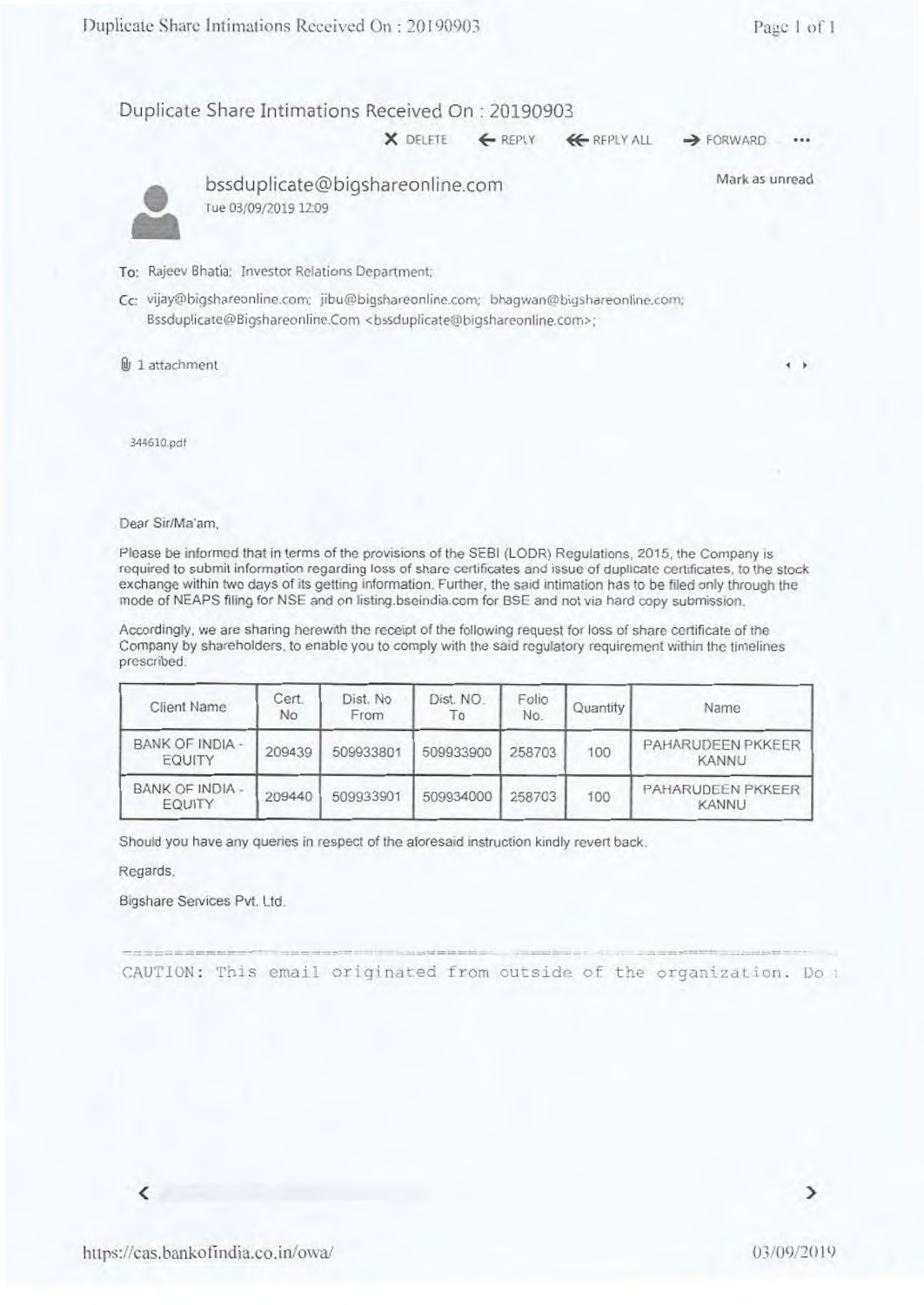From



PAHARUDEEN PAKKEER KANNU 17159. Amaravathi Road. Thiruvithancode Post, Kanyakumari District — 629174. Tamilnadu, INDIA.

344610



The Company Secretary / Manager, BANK Of INDIA Star House, C-5, 'G' Block. Bandra Kurla Complex. Bandra (E). Mumhai - 400 05 I



 $\mathfrak{g}$ 

Sir,

Sub: Request for issuing duplicate share certificate/Share certificate. Number.

FOLIO NO: 258702 - 200 shares 258703 - 200 shares

<sup>I</sup>Paharudeen Pakkeer Kannu, share holder of 400 shares in the Bank of India. accidently missed the shares certificates of the same. I request you to kindly issue me the duplicate shares certificates /Share certificates Number as early as possible.

Hereby I have attached the copy of the dividend receipt.

Thanking you

Yours faithfully,

Paharudeen Pakkeer Kannu

•-•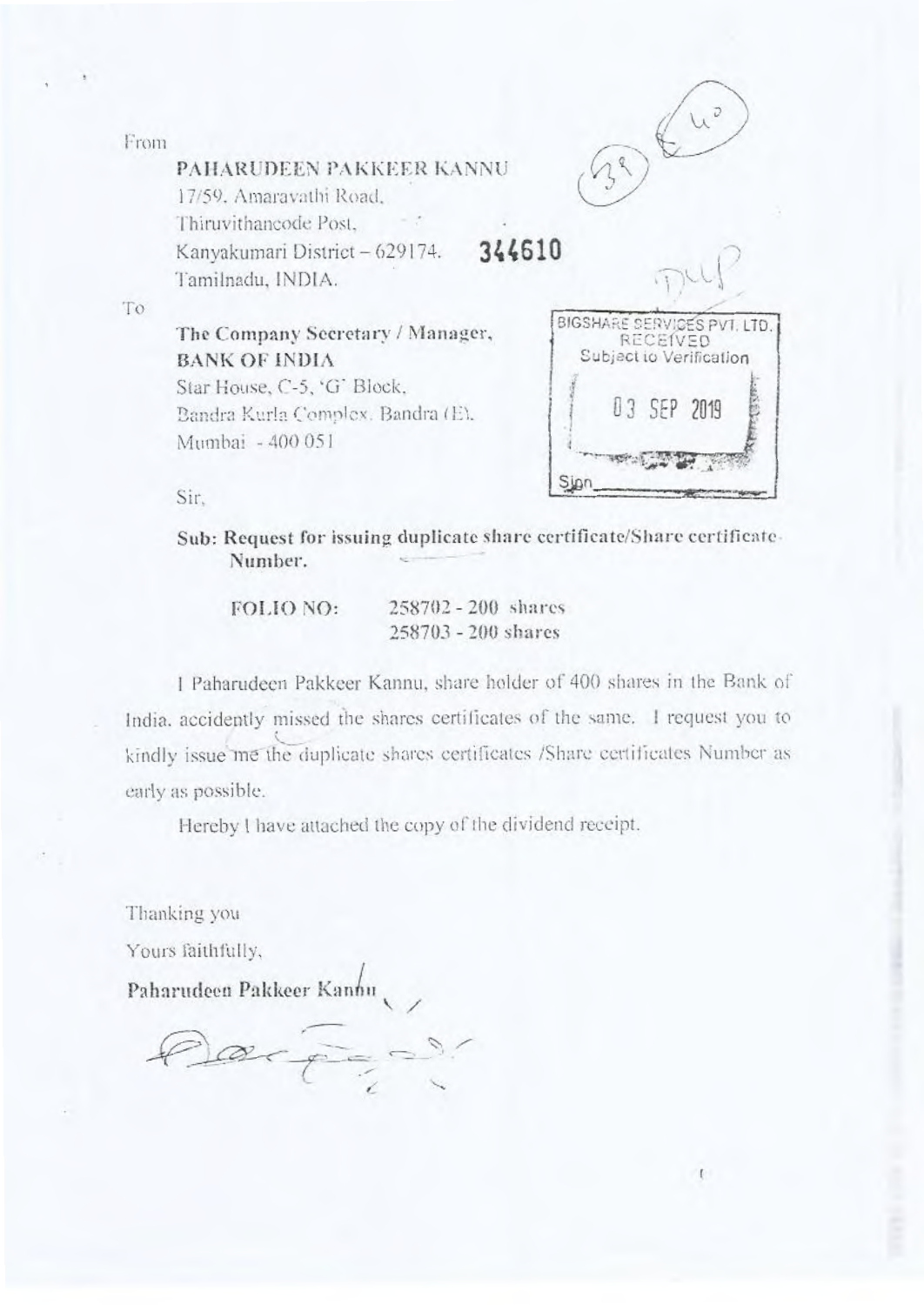x

### Duplicate Share Intimations Received On : 20190903

**X** DELETE ← REPLY ← REPLY ALL → FORWARD

Mark as unread



• bssduplicate@bigshareonline.com Tue 03/09/2019 12:15

To: Rajeev Bhatia; Investor Relations Department;

Cc: vijay@bigshareonline.com; jibu@bigshareonlino.com; bhagwan@bigsharconlinc.com: Bssduplicate@Bigshareonline.Com <br/>bssduplicate@bigshareonline.com>:

% 1 attachment **<sup>4</sup>**

**344612.pdf** 

Dear Sir/Ma'am,

Please be informed that in terms of the provisions of the SEBI (LODR) Regulations, 2015, the Company is required to submit information regarding loss of share certificates and issue of duplicate certificates, to the stock exchange within two days of its getting information. Further, the said intimation has to be filed only through the mode of NEAPS filing for NSE and on listing.bseindia.com for BSE and not via hard copy submission.

Accordingly, we are sharing herewith the receipt of the following request for loss of share certificate of the Company by shareholders, to enable you to comply with the said regulatory requirement within the timelines prescribed.

| Client Name               | Cert.<br>Nο | Dist. No<br>From | Dist. NO. | Folio<br>No. | Quantity | Name.                       |
|---------------------------|-------------|------------------|-----------|--------------|----------|-----------------------------|
| BANK OF INDIA -<br>EQUITY | 71402       | 496130101        | 496130200 | 131302       | 100      | SHAILESHWARI VIPIN<br>MEHTA |

Should you have any queries in respect of the aforesaid instruction kindly revert back.

Regards,

Bigshare Services Pvt. Ltd.

CAUTION: This email originated from outside of the organization. Do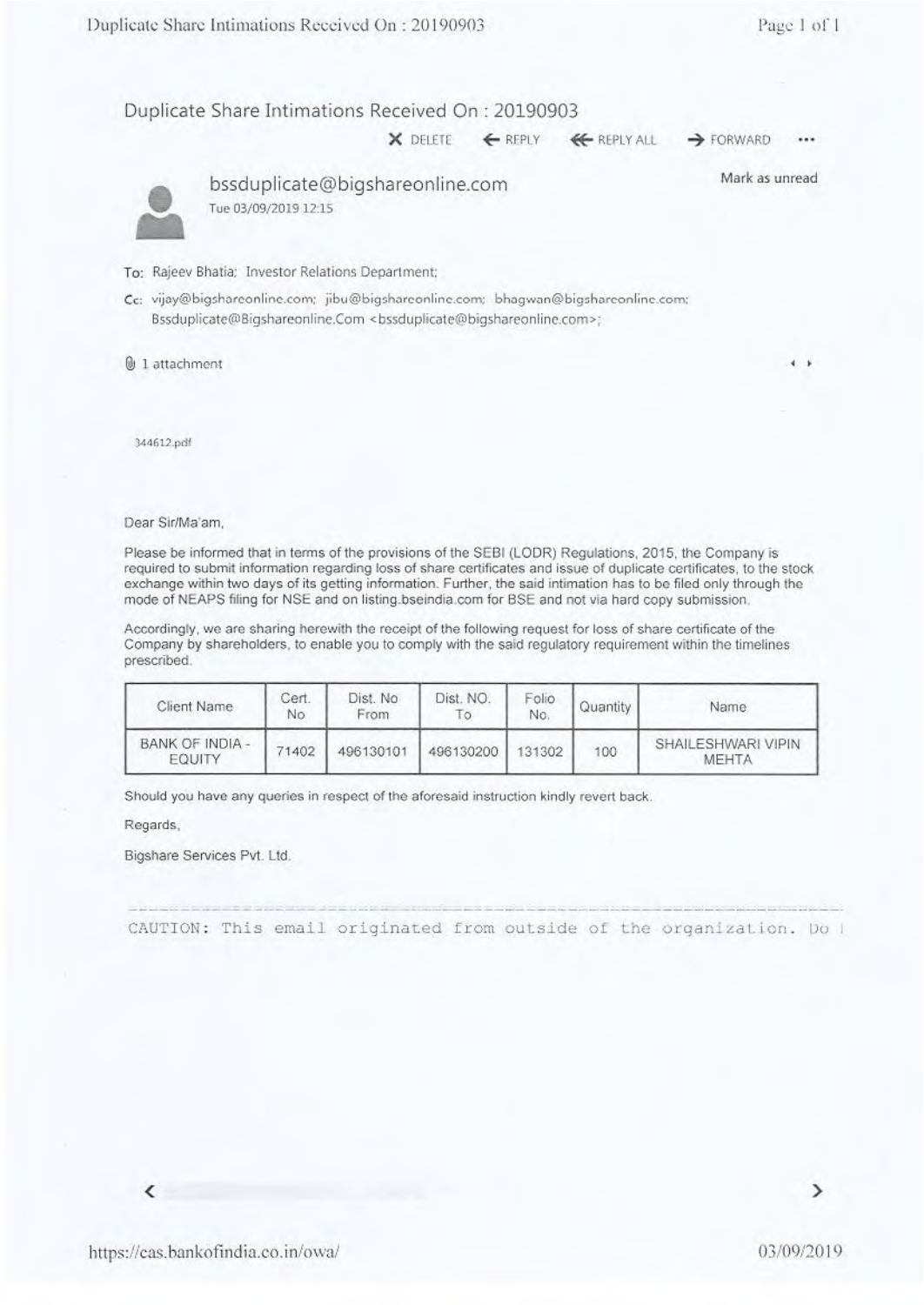R-F No. 131302

 $\iota$ 

 $Evel.(4)$ 

 $Evel(2)$ 

Sharleshware Vipin Mekly. A.2/302, Indialok Complex Sweat Dumas Road, Piplod  $Súrad - 395007$  Dt. 23/08/2019

344612

Bigshave Services Put Ud.

1st Floor, Bharat Tin Works Bldg.

Opp. Vasant Oasix, Makwana Rd March, Andhesi (East) Mumbai 400 059.  $siv$ 

Sub: - Exchange q Old Cestificate q Bank of India. Matter-Rg.

Please refor to my letter stated 18/10/2018, under which I have stated that share Certificate No oco71402 having Dist. Nos. from 496130101 to 496130200 of Bank of India was Sent to Sharepro on 13/09/2017 which I have not received

back from them.

I have not received any reply from you an my letter dated 18/10/2018, but in reply to my mail dated 22/08/2019 in your mail No. 22819008 old. 22/08/2019 I have asked me to apply for ourplicate share Ceshfoicate.

I therefore hereunder request you to issue me duplicate share certificate as the share artificate sent to Sharepro alongwith my letter dated 13/09/2017 have not been received back from them. Copy of my letter did. 13/09/2017 and reminder old. 19/07/2015 sent to sharepro are

If is therefore hereby request again to issue us share Certificate at the earliest.

 $\mathcal{L}^{(1)}$ 

BIGSHARE SERVICES ENT. ATO3 bone RECEIVED Subject to Vorification Copy to + Senify Manager Bol Head Yorke, Bandon East Mumbai.with<br>self to my mul did  $240819$ 

Yours sincerely Shaily Mehla.

 $(2)$  $(3)$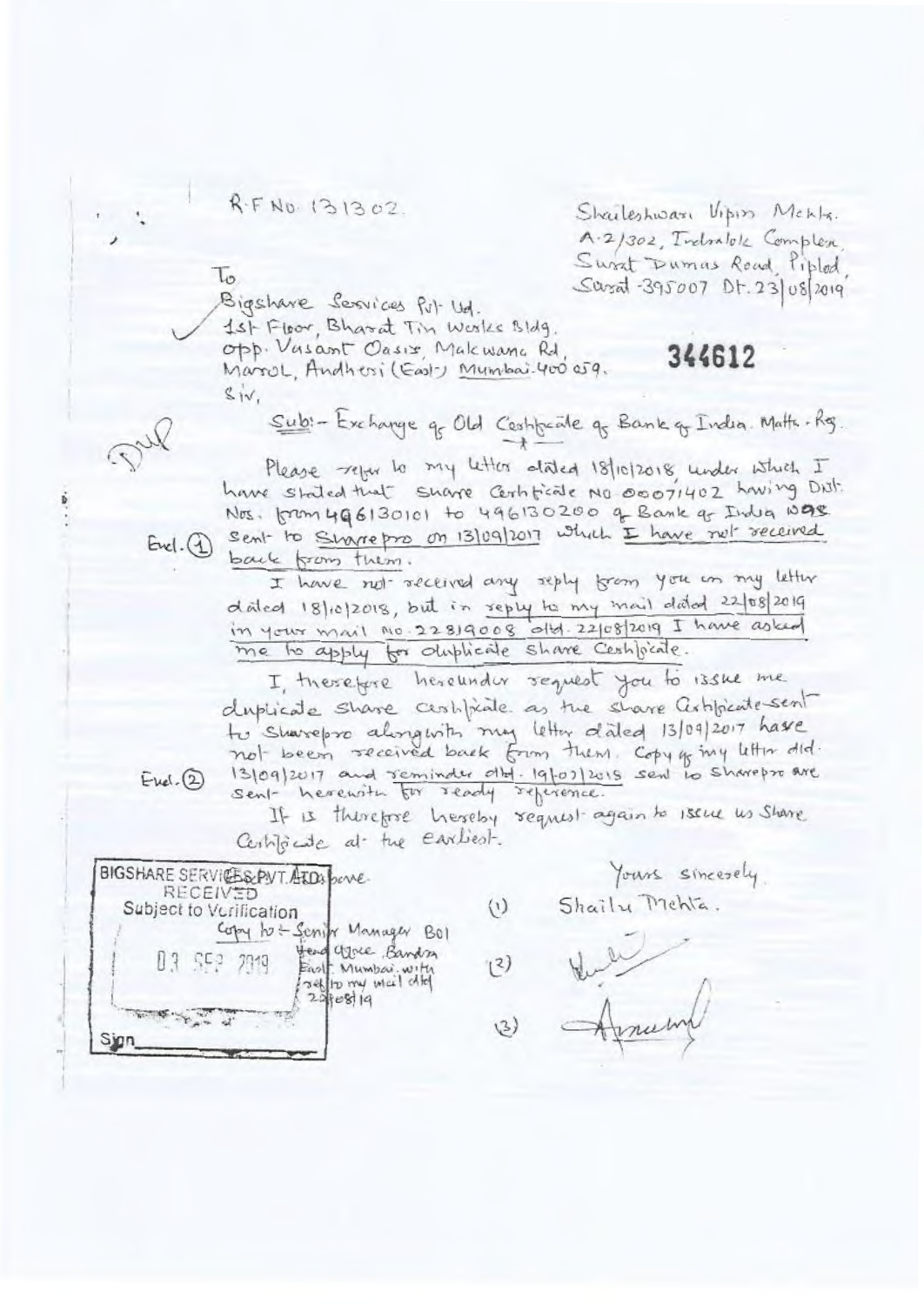| pheate share mumations received On : 20190903                                              |                                                                                  |         |                     | t. age 1 01    |  |
|--------------------------------------------------------------------------------------------|----------------------------------------------------------------------------------|---------|---------------------|----------------|--|
| Duplicate Share Intimations Received On : 20190903                                         |                                                                                  |         |                     |                |  |
|                                                                                            | X DELETE                                                                         | ← REPLY | <b>KE</b> REPLY ALL | > FORWARD      |  |
| Tue 03/09/2019 15:42                                                                       | BSSDuplicate <bssduplicate@bigshareonline.com></bssduplicate@bigshareonline.com> |         |                     | Mark as unread |  |
| To: Rajeev Bhatia: Investor Relations Department:                                          |                                                                                  |         |                     |                |  |
| Cc: vijay@bigshareonline.com; bssduplicate@bigshareonline.com; bhagwan@bigshareonline.com; |                                                                                  |         |                     |                |  |
| <b>Q</b> 1 attachment                                                                      |                                                                                  |         |                     |                |  |
| 344614.pdf                                                                                 |                                                                                  |         |                     |                |  |

#### Dear Sir/Ma'am.

Please be informed that in terms of the provisions of the SEBI (LODR) Regulations, 2015, the Company is required to submit information regarding loss of share certificates and issue of Duplicate certificates, to the stock exchange within two cays of its getting information Further. the said intimation has to be filed only through the mode of NEAPS filing for NSE and on listing.bscindia.com for BSE and not via hard copy submission

Accordingly, we are snaring herewith the receipt of the following request for loss of share certificate of the Company by shareholders. to enable you to comply with the said regulatory requirement within the timelines prescribed.

| Client Name          | Cert. No | Dist. No From | Dist. NO. To | Folio No. | Quantity | Name                               |
|----------------------|----------|---------------|--------------|-----------|----------|------------------------------------|
| <b>BANK OF INDIA</b> | 26681    | 501658001     | 501658100    | 86581     | 100      | JAMEEL KHAN BAHADUR<br><b>KHAN</b> |

Should you have any queries in respect of the aforesaid instruction kindly revert back.

Regards,

Bigshare Services Pvt. Ltd.

CAUTION: This email originated from outside of the organization. Do not click links or

C

 $\mathcal{P}$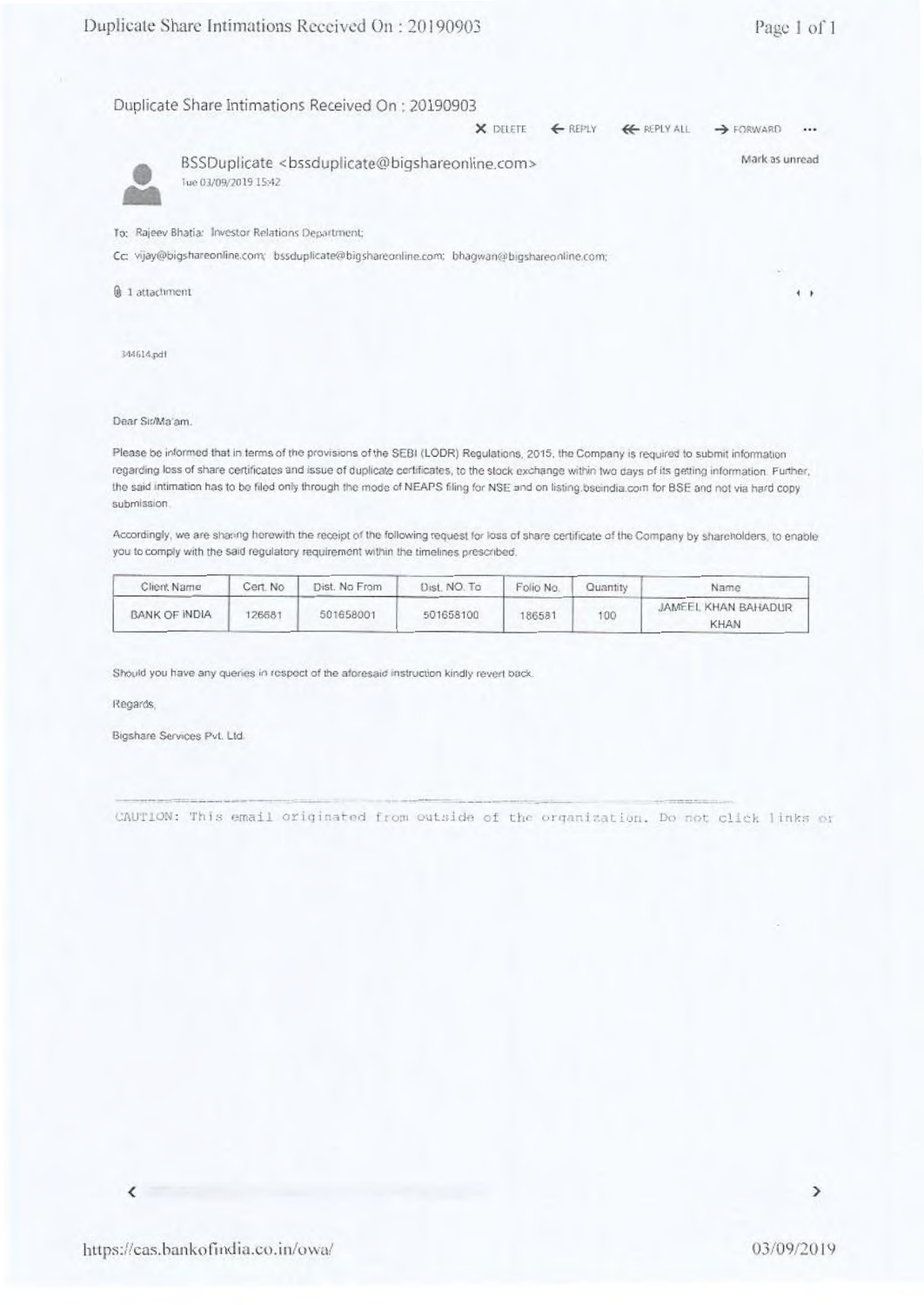DU SO2

 $\begin{array}{c} \begin{array}{c} \bullet \\ \bullet \\ \bullet \end{array} & \begin{array}{c} \bullet \\ \bullet \end{array} & \begin{array}{c} \bullet \\ \bullet \end{array} & \begin{array}{c} \bullet \\ \bullet \end{array} & \begin{array}{c} \bullet \\ \bullet \end{array} & \begin{array}{c} \bullet \\ \bullet \end{array} & \begin{array}{c} \bullet \\ \bullet \end{array} & \begin{array}{c} \bullet \\ \bullet \end{array} & \begin{array}{c} \bullet \\ \bullet \end{array} & \begin{array}{c} \bullet \\ \bullet \end{array} & \begin{array}{c} \bullet \\ \bullet \end{array} & \begin{array}{c} \bullet \\ \bullet$ 

# • 344614

è

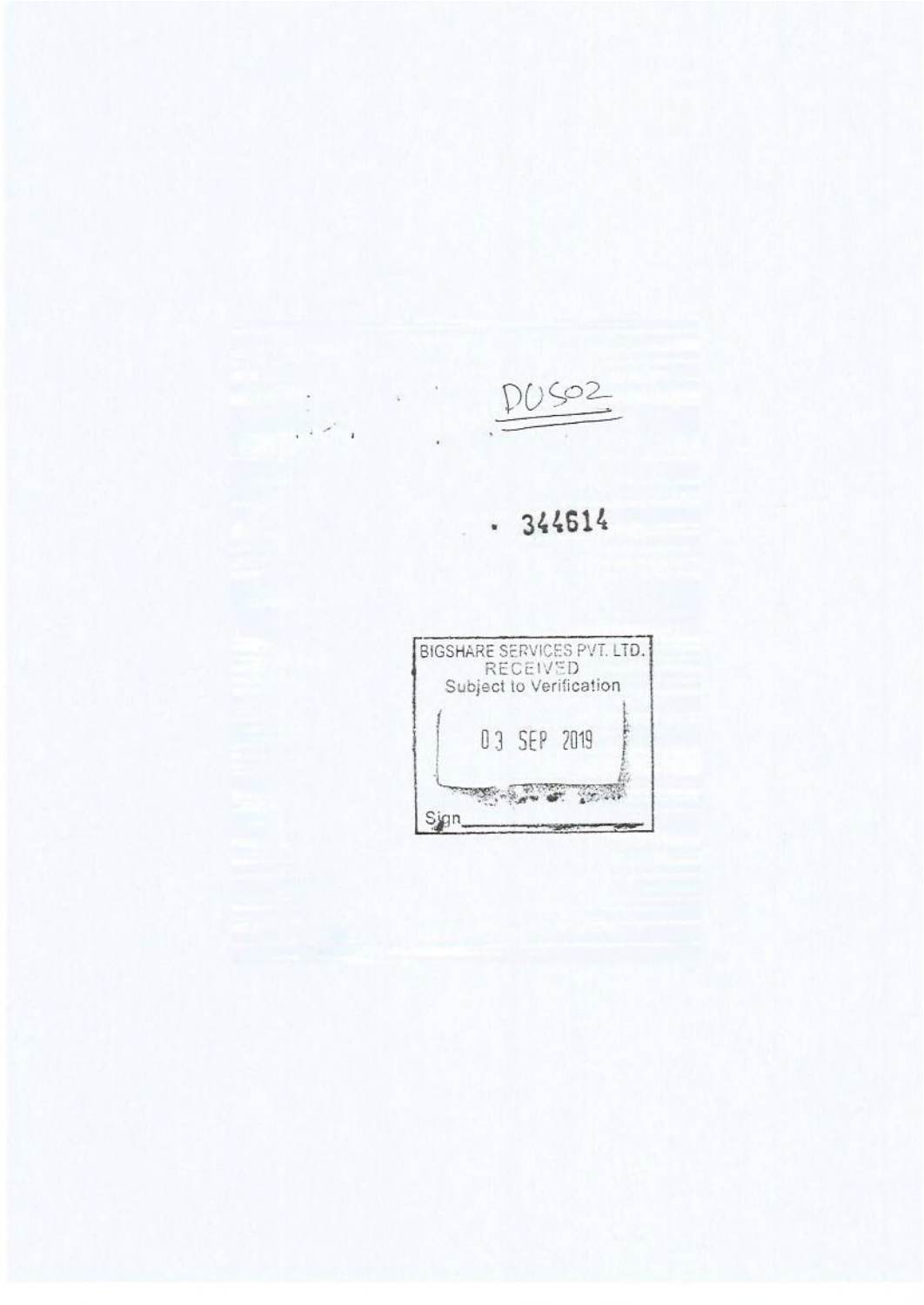//आवेदन पत्र//

श्रीमान थाना प्रभारी महोदय. पुलिस थाना, तुकोगंज, इन्दौर (म.प्र)

विषय :- शेयर सर्टिफिकेट गुम हो जाने की सूचना देने बाबद। महोदय.

मुझ प्रार्थी का नाम जमील खान पिता बहादर खान, निवासी : 6, काजी की चाल, मालवा मिल, इन्दौर म.प्र. है, मेरे द्वारा बैंक ऑफ इंडिया के 100 शेयर क्रय किये गये थे. जिसका फोलियो नं. 186581 है जिसके शेयर सर्टिफिकेट मुझसे कही गिर गये / गुम हो गये है, जो बहुत ढूंढने पर भी नही मिल पा रहे है। मेरे द्वारा उक्त गुमे हुये शेयर सर्टिफिकेट का कोई दुरूपयोग नहीं किया गया है मैं उक्त दस्तावेज गुम होने की सूचना देने बाबद यह आवेदन थाने पर दे रहा / रही हूँ।

इन्दौर,

दिनांक 12 / 06 / 2019

George Prode

प्रार्थी हस्ताक्षर नाम जमील खान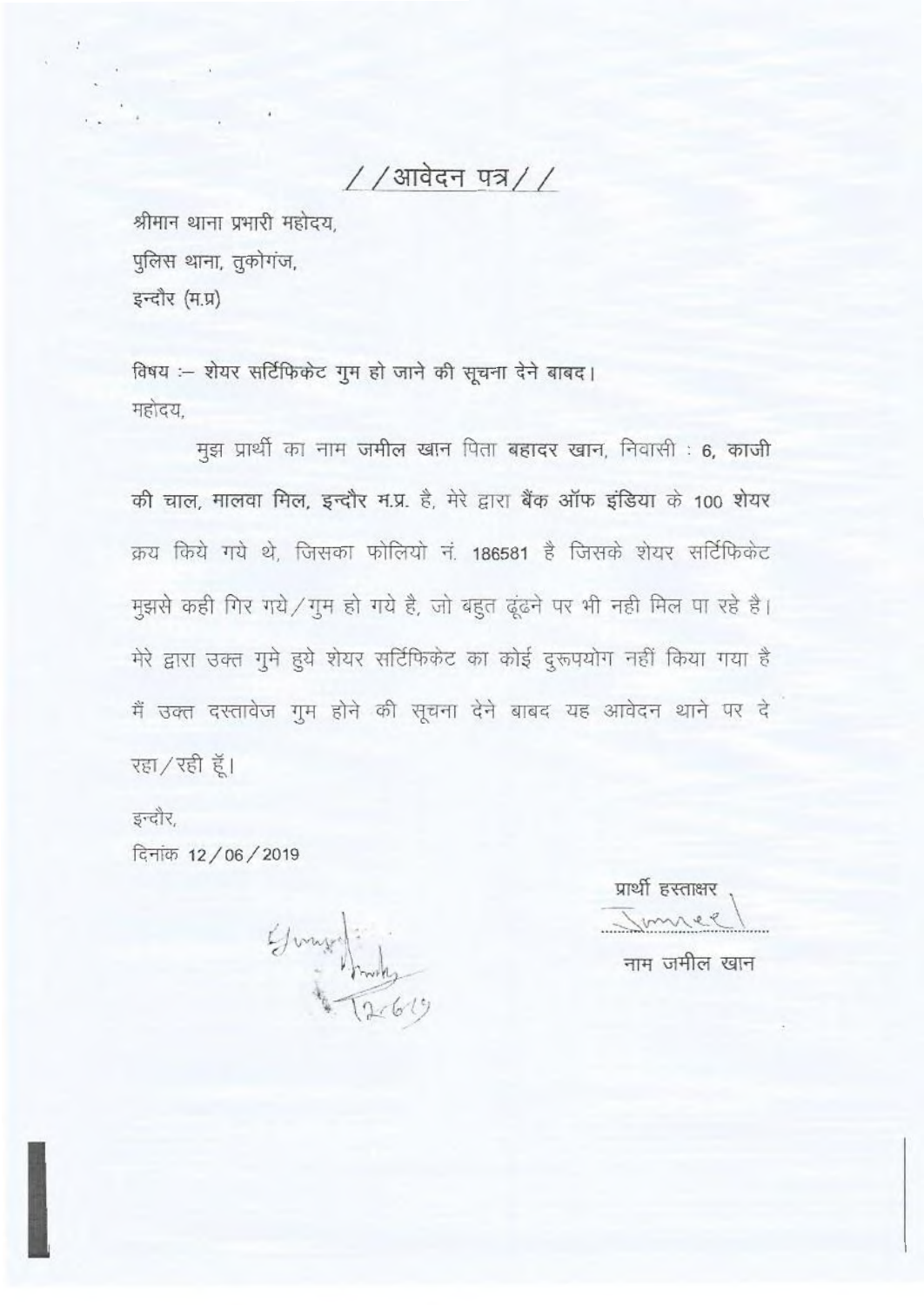FW: [External]Duplicate Share Intimations Received On : 20190903

X DELETE ← REPLY ← REPLY ALL → FORWARD •••



Rajeev Bhatia Mark as unread Wed 04/09/2019 13:36

To: Investor Relations Department;

1 attachment **4 •**

341619.pdf

From: BSSDuplicate [mailto:bssduplicate@bigshareonline.coml Sent: Tuesday, September 3, 2019 3:48 PM To: Rajeev Bhatia; Investor Relations Department Cc: vijay@bigshareonline.com; bssduplicate@bigshareonline.com; bhagwan@bigshareonline.com Subject: [External)Duplicate Share Intimations Received On : 20190903

Dear Sir/Ma'am.

Please be informed that in terms of the provisions of the SEBI (LODR) Regulations, 2015, the Company is required to submit information regarding loss of share certificates and issue of duplicate certificates, to the stock exchange within two days of its getting information. Further, the said intimation has to be filed only through the mode of NEAPS filing for NSE and on listing bseindia com for BSE and not via hard copy submission.

Accordingly, we are sharing herewith the receipt of the following request for loss of share certificate of the Company by shareholders, to enable you to comply with the said regulatory requirement within the timelines prescribed.

| Client Name   | Cert No | Dist. No From | Dist. NO. To | Folio No. | Quantity |    |
|---------------|---------|---------------|--------------|-----------|----------|----|
| BANK OF INDIA | 358941  | 524884001     | 524884100    | 357409    | 100      | łА |

Should you have any queries in respect of the aforesaid instruction kindly revert back.

Regards,

Bigshare Services Pvt. Ltd.

CAUTION: This email originated from outside of the organization. Do not click

 $\overline{\phantom{a}}$ 

 $\rightarrow$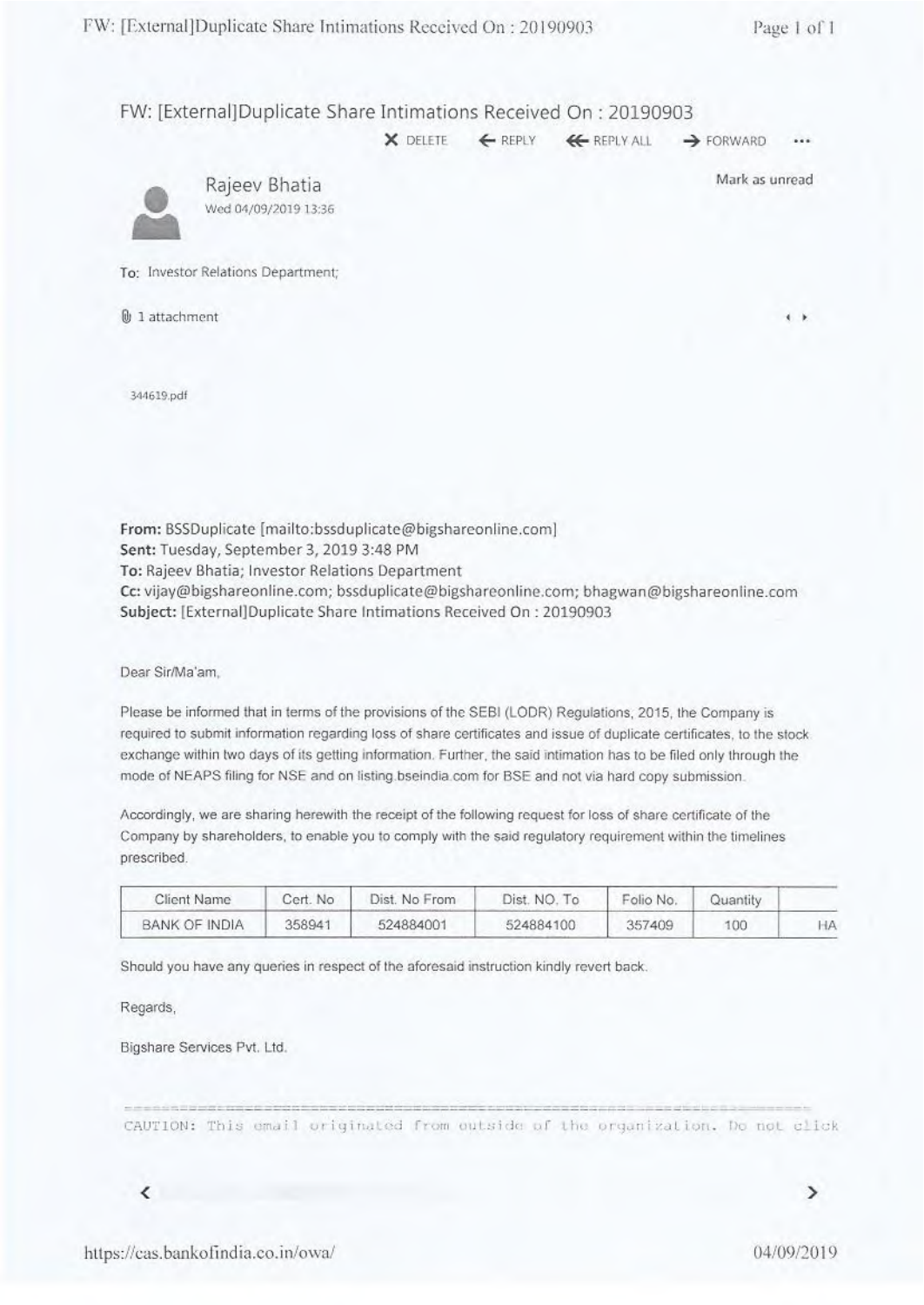Paul Lee L

**Bigshare Services Pvt.Ltd** 1st Floor, Bharat Tin Works Building, Opp. Vasant Oasis, Makwana Road, Marol, Andheri(East) Mumbai 400059; Maharashtra, India.

SUB: SHARE DUPLICATE ISSUE CUM TRANSMISSION. Ref: Ref N0 :BSS/obj/1786/DU490/Q0275 DATE:06/08/2019 महोदय

कपया उपरोक्त विषय में सविनम्र निवेदन है, कि मेरे पिता श्री हर प्रताप सिंह ने आपकी कम्पनी से 100 शेयर लिये थे, जिसका फोलियो न0 357409 है,एवं सर्टिफिकेट न0 358941-358941, कूल सर्टिफिकेट एक है। चूंकि दिनांक 10.3.2013 को उनका निधन हो चुका है (मृत्यु प्रमाण-पत्र की नोटराईज्ड सत्यापित छायाप्रति सलम्न है) और किसी कारणवश उनका शेयर सर्टिफिकेंट गूग हो चुका है,जो बहुत तलाशने पर भी प्राप्त नहीं हुआ है। इस संक्ध में आपके द्वारा भेजे गये Ref N0 :BSS/obj/1786/DU490/Q0275 DATE:06/08/2019 पत्र द्वारा आपके चाहे अनुसार समस्त दरतावेज स्टाम शुल्क राहित नोटरी करवाकर आपकी ओर आवश्यक कार्यवाही हेतु प्रेषित हैं। साथ ही मेरे पिता श्री हर प्रताप सिंह की मृत्यू पश्चात तीन चैंक कमांक 072820 दिनांक 09.07.2013 , चैक कमांक 087150 दिनांक 29.01.2014 एवं चैक कमाक 074966 दिनांक 27.07.2015 प्राप्त हये थे जिनके द्वारा सही खाता कर्माक एच-167 है। कृपया शेयर सर्टीफिकेट गुम होने संबंधी शपथ पत्र में खाता कमांक पराना लिखा हुआ है, जिसे कृपया अमान्य करने का कष्ट करें। चैकों की छायाप्रति संलग्न। मेरे राशन कार्ड में नोटराईज्ड सत्यापित छायाप्रति संलग्न है) पिता जी का नाग पेन कार्ड की स्वाप्रमाणित छायाप्रति में अंकित है।

अतः कपया शीघ्र इप्लीकेंट शेयर सर्टिफिकेंट उपलब्ध कराने की कृपा करें। रााथ ही आदिनांक कूल कितनी शेष राशि चैकों के भुगतान के बाद प्राप्त होगी। कृपया मुझे अवगत कराने का कष्ट करें। संलग्नः

- 1. स्वर्गीय श्री हर प्रताप सिंह का (मृत्यू प्रमाण-पत्र की नोटराईज्ड सत्यापित छायाप्रति ।
- 2. राशन कार्ड में नोटराईज्ड सत्यापित छायाप्रति पूर्व में वार्डकमांक 56 था जो अभी वर्तमान में वार्ड कमांक 58 हो गया है।
- 3 . Surety Form "s" की नोटराईज्ड सत्यापित मूलप्रति।

 $20$ 

**RIGSHALL CALL COM**  $\sim$   $\sim$   $\sim$  $E$ 

344619

TO